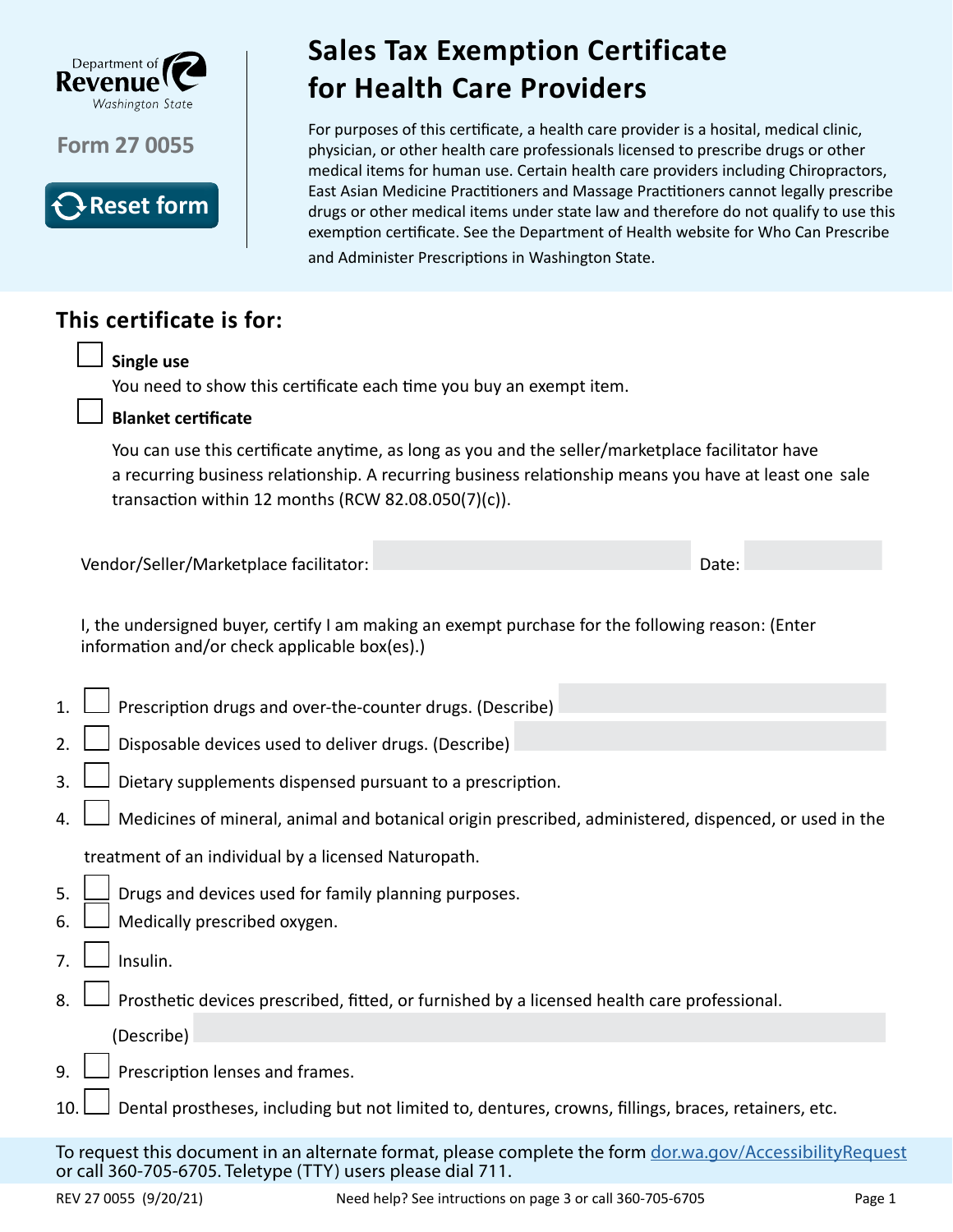## Sales Tax Exemption Certificate for Health Care Providers

| 11. Distomic items used by colostomy, ileostomy, or urostomy patients.                                                                                                             |
|------------------------------------------------------------------------------------------------------------------------------------------------------------------------------------|
| 12. I Kidney dialysis devices for use pursuant to a prescription.                                                                                                                  |
| Human blood, tissue, organs, bodies and body parts for medical research abd quality control testing 13.<br>purposes.                                                               |
| 14. $\Box$ Certain medical supplies, chemicals, or materials purchased by comprehensive cancer centers, organ<br>procurement organizations, and qualifying blood and tissue banks. |
| Certain items purchased by free hospitals which are reasonably necessary for the operation of health<br>care provided by the free hospital.                                        |
| 16. $\Box$ Certain laboratory reagents and other diagnostic substances.                                                                                                            |

#### **Signature**

I, the undersigned buyer, understand that by completing and signing this certificate I am certifying that I quailfy for the tax-exempt purchase(s) indicated above. I understand that I will be required to pay sales or use tax on purchases that do not qualify for an exemption. In addition, I understand that false or erroneous use of this certificate will result in liability for unpaid tax with interest and may result in additional penalties.

| Type of entity:             | Individual      | Corporation | Sole Proprietor |       | Partnership |  |  |  |  |
|-----------------------------|-----------------|-------------|-----------------|-------|-------------|--|--|--|--|
|                             | Other (explain) |             |                 |       |             |  |  |  |  |
| Name of buyer:              |                 |             |                 |       |             |  |  |  |  |
| Name of business:           |                 |             |                 |       |             |  |  |  |  |
| Account ID (if applicable): |                 |             |                 |       |             |  |  |  |  |
| Signature of buyer:         |                 |             |                 | Date: |             |  |  |  |  |
| Mailing address:            |                 |             |                 |       |             |  |  |  |  |
| City:                       |                 | State:      |                 | Zip:  |             |  |  |  |  |
| Title:                      |                 |             | Phone number:   |       |             |  |  |  |  |

#### **Seller/Marketplace facilitator must retain the original of this certificate for their records. Do not send a copy of this certificate to the Department of Revenue.**

*Each exemption on this form has specific rules (see instructions on page 3).*

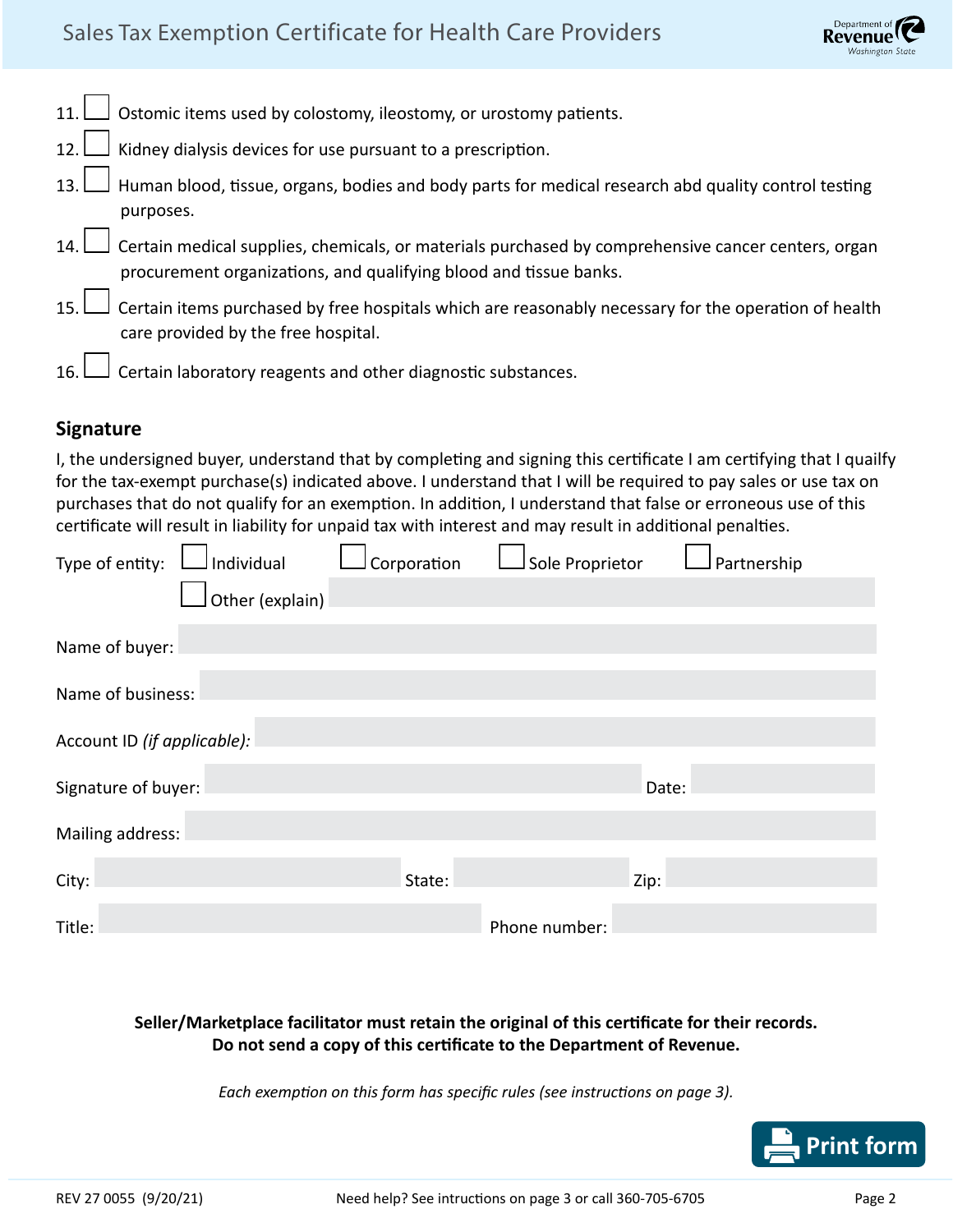### **Instructions**

Only medical practitioners that can legally prescribe under Washington state law can use this exemption certificate. For information regarding exemptions, contact Department of Revenue's Taxpayer Information Center at 360-705-6705 or visit the dor.wa.gov.

*Line 1* applies to drugs for human use and over-thecounter drugs prescribed for human use. References: RCW 82.08.0281, RCW 82.08.940

*Line 2* applies to disposable devices used to deliver drugs for human use, pursuant to a prescription. Reference: RCW 82.08.935

*Line 3* applies to purchases by licensed health care professionals of dietary supplements for human use dispensed or to be dispensed to patients, pursuant to a prescription. Reference: RCW 82.08.925

*Line 4* applies to medicines of mineral, animal and botanical origin prescribed, administered, dispensed, or used in the treatment of an individual by a Naturopath licensed under chapter 18.36A. Reference: RCW 82.08.0283

*Line 5* applies to drugs and devices used for family planning purposes, including prevention of conception, dispensed to patients pursuant to a prescription or supplied by a family planning clinic that is under the contract with the Department of Health. Reference: RCW 82.08.0281

*Line 6* applies to medically prescribed oxygen, including, but not limited to, oxygen concentrator systems, oxygen enricher systems, liquid oxygen systems, and gaseous, bottled oxygen systems prescribed for an individual by an Osteopathic Physician or Physician licensed under RCW chapter 18.57 and 18.71. Reference: RCW 82.08.0283

*Line 7* applies to insulin for human use. References: RCW 82.08.985

*Line 8* applies to purchases by licensed health care professionals of prosthetic devices which are prescribed, fitted or furnished. Prosthetic device (including repair and replacement parts) are replacement, corrective and supportive devices worn on or in the body to: artificially replace a missing portion of the body; prevent or correct a physical deformity or malfunction; or support a weak or deformed portion of the body. Reference: RCW 82.08.0283 Line 9 applies to frames lenses, and optical merchandise purchased by optometrists, ophthalmologists, and opticians. Reference: RCW 82.08.0283

*Line 10* applies to purchases by dentists and other health care providers of dental prostheses, if the dental prostheses meet the definition of "prosthetic device." Reference: RCW 82.08.0283

*Line 11* applies to ostomic items used by colostomy, ileostomy, or urostomy patients, including but not limited to bags, belts to hold up bags, tapes, tubes, adhesives, deodorants, soaps, jellies, creams, germicides, and other like supplies. Reference: RCW 82.08.804

*Line 12* applies to kidney dialysis devices, including repair and replacement parts, prescribed for human use. Reference: RCW 82.08.945

*Line 13* applies to human blood, tissue, organs, bodies, or body parts for medical research and quality control testing purposes. Reference: RCW 82.08.02806

*Line 14* applies to certain medical supplies, chemicals, or materials by comprehensive cancer centers, organ procurement organizations, and qualifying blood and tissue banks. References: RCW 82.08.808, RCW 82.08.02807, and RCW 82.08.02805

*Line 15* applies to free hospitals for items reasonably necessary for the operation of, and provision of health care by, free hospitals "Free hospital" means a hospital that does not charge patients for health care provided by the hospital. Reference: RCW 82.08.02795

*Line 16* applies to purchases by a licensed practitioner of laboratory reagents and other diagnostic substances used to diagnose, cure, mitigate, treat or prevent disease in humans. The laboratory reagents and diagnostic substances must be prescribed to an individual and interact with a specific patient's specimen. Reference: RCW 82.08.0281